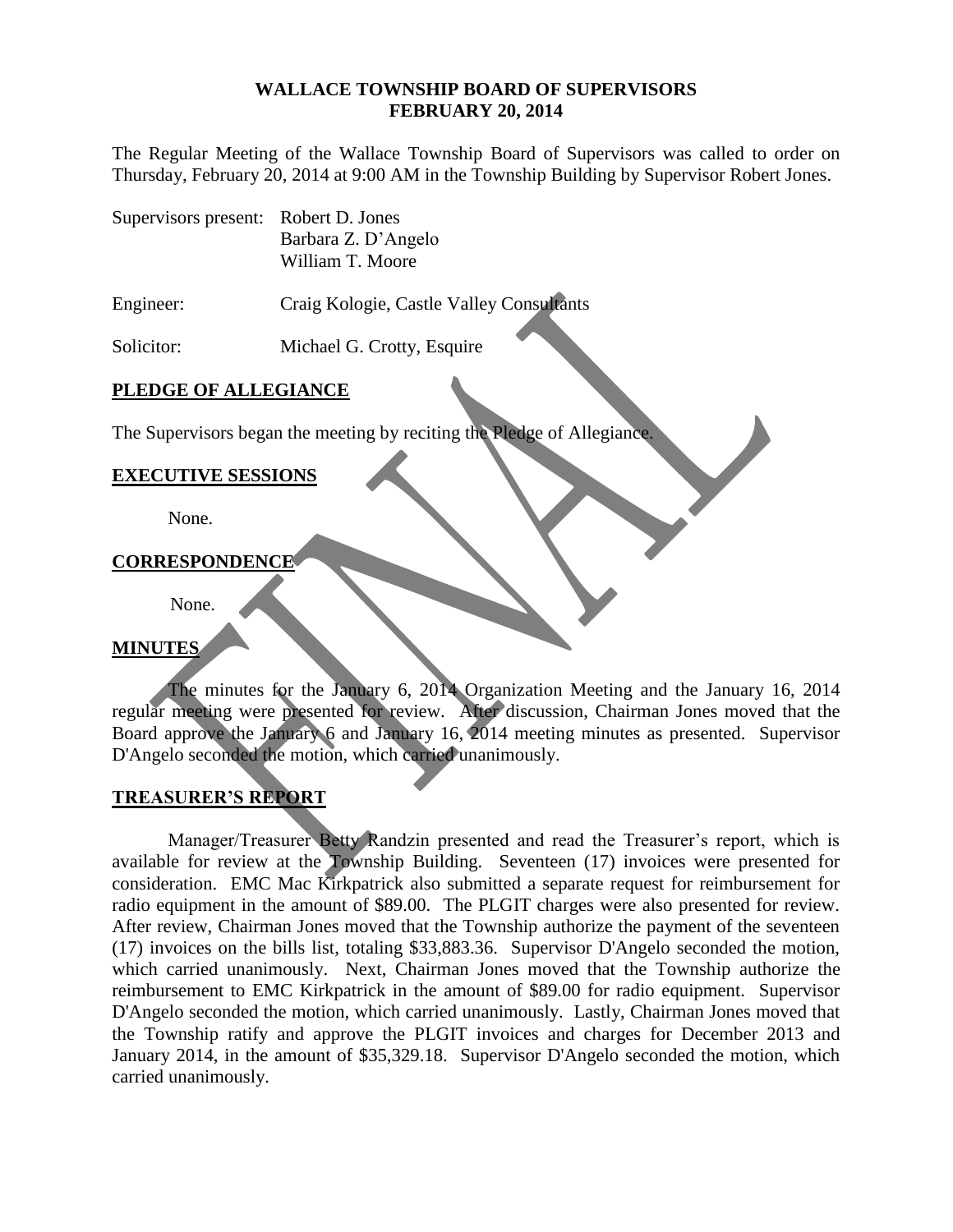# **PENNSYLVANIA STATE POLICE REPORT**

No report.

# **GLEN MOORE FIRE COMPANY**

No report.

#### **EMC**

Mac Kirkpatrick provided a report and update as to his activities associated with the recent winter snow and ice storms. A discussion was held as to the radio equipment and the EMC binder.

#### **DARC**

No report.

#### **PARK AND RECREATION BOARD**

No report.

## **TOWNSHIP ARCHIVIST**

Township Archivist, John Miller, presented a report. He noted that the Pennsylvania Historical Society will be conducting its visit on February 21, 2014, as part of its Hidden Collections Initiative. A discussion was also held as to securing digital copies of various materials in the Township archives, and Mr. Miller noted that he would be attending archival training in July. Lastly, Supervisor Moore noted that he is continuing to work with Sandy Brennan in compiling the list of past supervisors. The Township has been able to trace back the names of supervisors to the 1800s.

## **HISTORICAL COMMISSION**

John Miller provided the report of the Historical Commission. Mark Kinkelaar has been appointed as the Chair of the Commission, with Jan Keith being Vice-Chair. It discussed Article X, and a standardized effort to recognize past Township volunteers – through a standard memorial plaque listing the volunteers name and dates of service and flowers to be sent to the family at the funeral service. The Board noted its appreciation of these efforts.

#### **PARK AND RECREATION COMMISSION**

Rebecca Cesarz provided the report on behalf of the Park and Rec Commission. It recently had its annual organization meeting. A discussion was held as to the activity calendar for 2014 and the annual volunteer appreciation dinner. The Commission is discussing the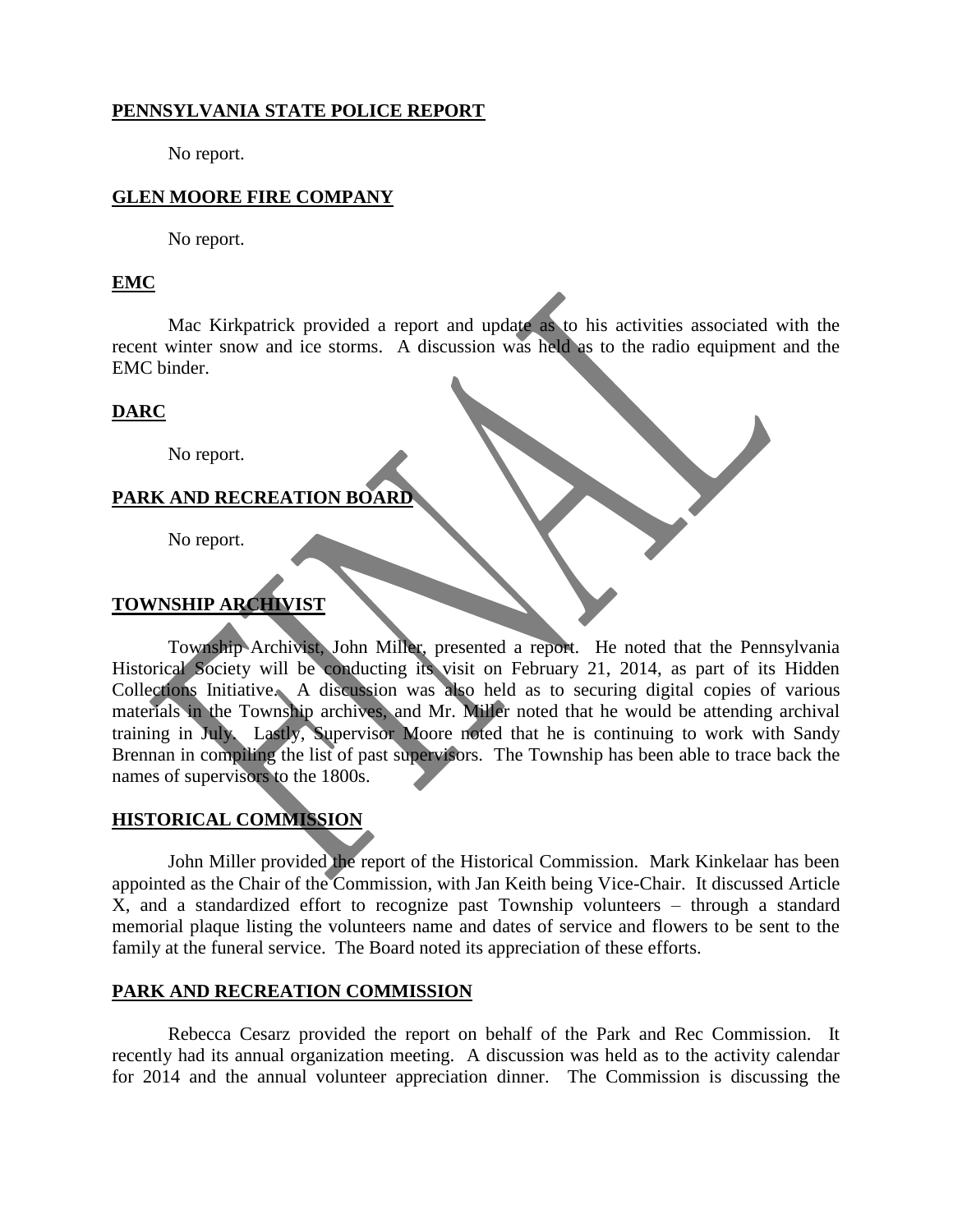potential for holding a bluegrass concert in September, and is tentatively considering it for September  $20<sup>th</sup>$ . The Commission was advised to consult with GGS to ensure that there is no potential conflict. A discussion was also held as to communications with residents through Facebook and email list, which the Board noted should only be voluntary and opt-in on behalf of the residents. Lastly, a discussion was held as to the date of the Easter Egg Hunt and potential rain dates.

### **TRAILS BOARD**

No report.

# **EAC**

No report.

## **AUTHORITY**

No report.

### **GLENMOORE VILLAGE ENHANCEMENT COMMITTEE**

Township Engineer Craig Kologie discussed the possibility for grant opportunities in the future, noting that any projects are not sufficiently advanced to apply for grants at this time. The Board agreed. Brian Steich of the Chester County Planning Commission also provided comments on the County's planning efforts along the Struble Trail and the overall development process. Supervisor D'Angelo noted that the Committee might be able to piggyback some of its efforts on the Struble Trail surveying and planning being done by the County. The members of the Committee were present to discuss various projects that they would like to have considered. A general sketch plan has been prepared and a meeting will be held with the residents of the Village on April 26<sup>th</sup> at noon, at Wagenseller Park. In the interim, the Committee will be discussing cleanup efforts/projects throughout the Village that it would like to spearhead. The Board noted their thanks to the Committee for their efforts. Lastly, Scott Yuenger inquired as to further efforts to request PennDOT to install a school speed limit zone in front of the elementary school. Mr. Yuenger noted that he has walked his child to school and has observed others doing so as well. Manager/Treasurer Randzin noted that she would send a further request to PennDOT to request that it revisit the issue.

#### **OLD BUSINESS**

- a. VPP Grant Comprehensive Plan: Planning is continuing before the Planning Commission.
- b. Township Building Security/Alarm Quotes: This matter was tabled until the Board's next evening meeting.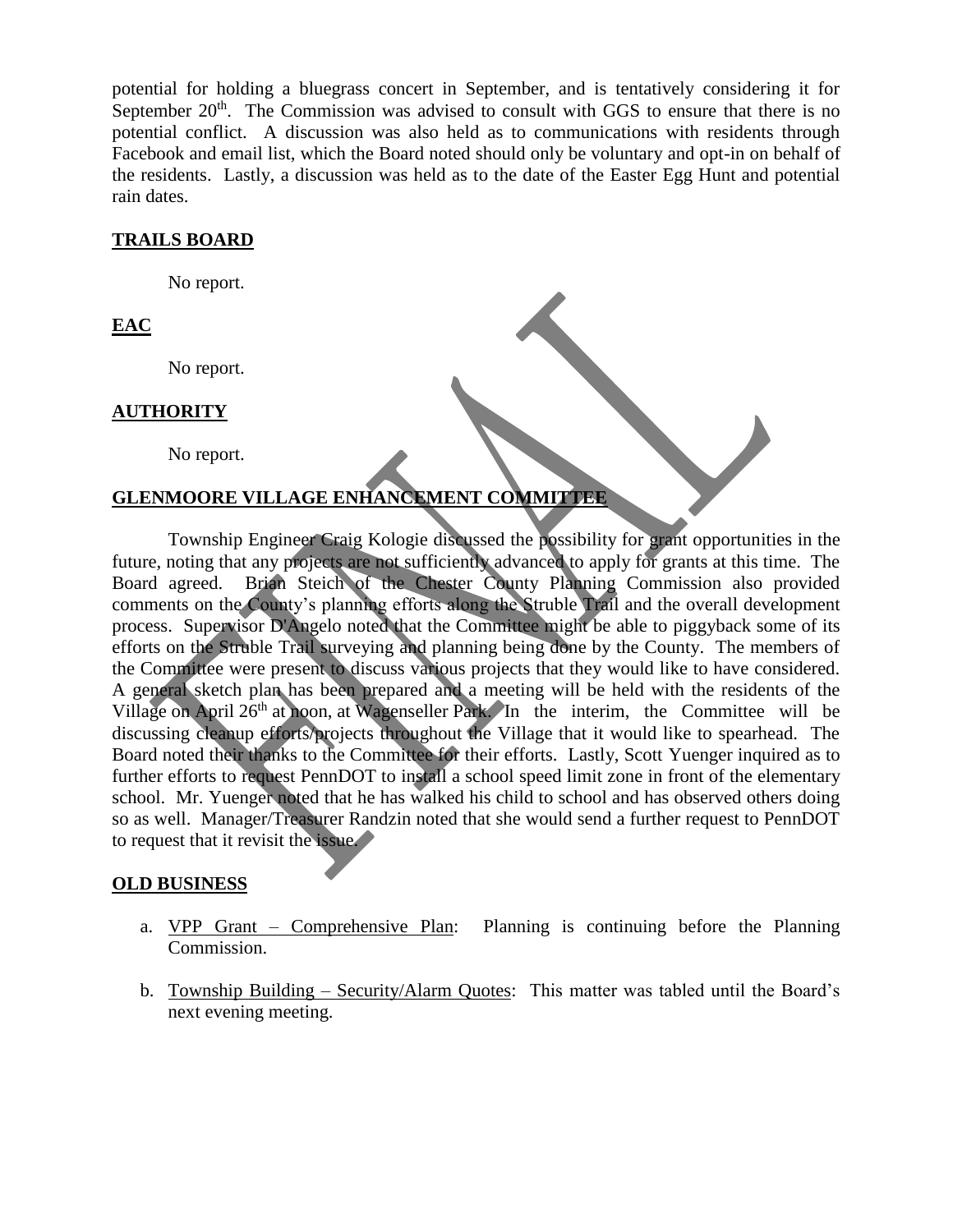c. Township Building Update/Salt Shed: The Township received notice from McComsey Builders that it would accept the reduced payment set forth by the Township for its services in constructing the salt shed given the change orders and delayed completion.

### **NEW BUSINESS**

- a. Township Building Meeting Use Requests: Manager/Treasurer Randzin noted that the Valley Garden Club (through a Township resident) and the Steepleview Homeowners' Association requested the use of the Township meeting room. The meetings do not conflict with other Township meetings. The Board noted that the requests would be approved subject to the applicants paying the requisite reservation fees.
- b. Truck Purchase: Road Foreman Duane Hammond reported his recommendation that the Township purchase a 1996 Ford dump truck from East Goshen Township as part of the Township's inventory replacement program. The vehicle has been inspected and is in good condition. After discussion, Chairman Jones moved that the Township approve the purchase of the 1996 Ford dump truck with flink snowplow and Elkin salt spreader from East Goshen Township in the amount of \$23,000. Supervisor D'Angelo seconded the motion, which carried unanimously.
- c. 2014 Ice Storm: The Board and residents in attendance noted their appreciation of the road crew for its hard work during the recent snow and ice storms. The Township had a positive response to the requests for residents to remove their vehicles off of the road during the snowfall in order to better allow for plowing.
- d. PT Snow Plower: Manager/Treasurer Randzin noted that the Township received a new application for an individual to be considered on the Township's part-time snowplow operator list. Ryan Putt applied for the position and will have his CDL shortly. After discussion, Chairman Jones moved that the Township approve placing Ryan Putt onto the Township's list of part-time snow plowers, at a rate of \$18.00, subject to him passing a criminal history check. Supervisor D'Angelo seconded the motion, which carried unanimously.
- e. Township Tax Collector PO Box: Manager/Treasurer Randzin noted that the Township would close the PO Box devoted to the vacant tax collector position. All mail will be forwarded to the Township building.
- f. Upper Uwchlan Township Comprehensive Plan: Chairman Jones moved that the Township acknowledge receipt of the draft Upper Uwchlan Township Comprehensive Plan. Supervisor D'Angelo seconded the motion, which carried unanimously.

Chairman Jones announced that the Board would hold an executive session to discuss property acquisition matters. After the Board returned from the previously announced executive session, Chairman Jones moved that the Board authorize the submission of a grant to Chester County to assist in the acquisition of the open space property. Supervisor D'Angelo seconded the motion, which carried unanimously.